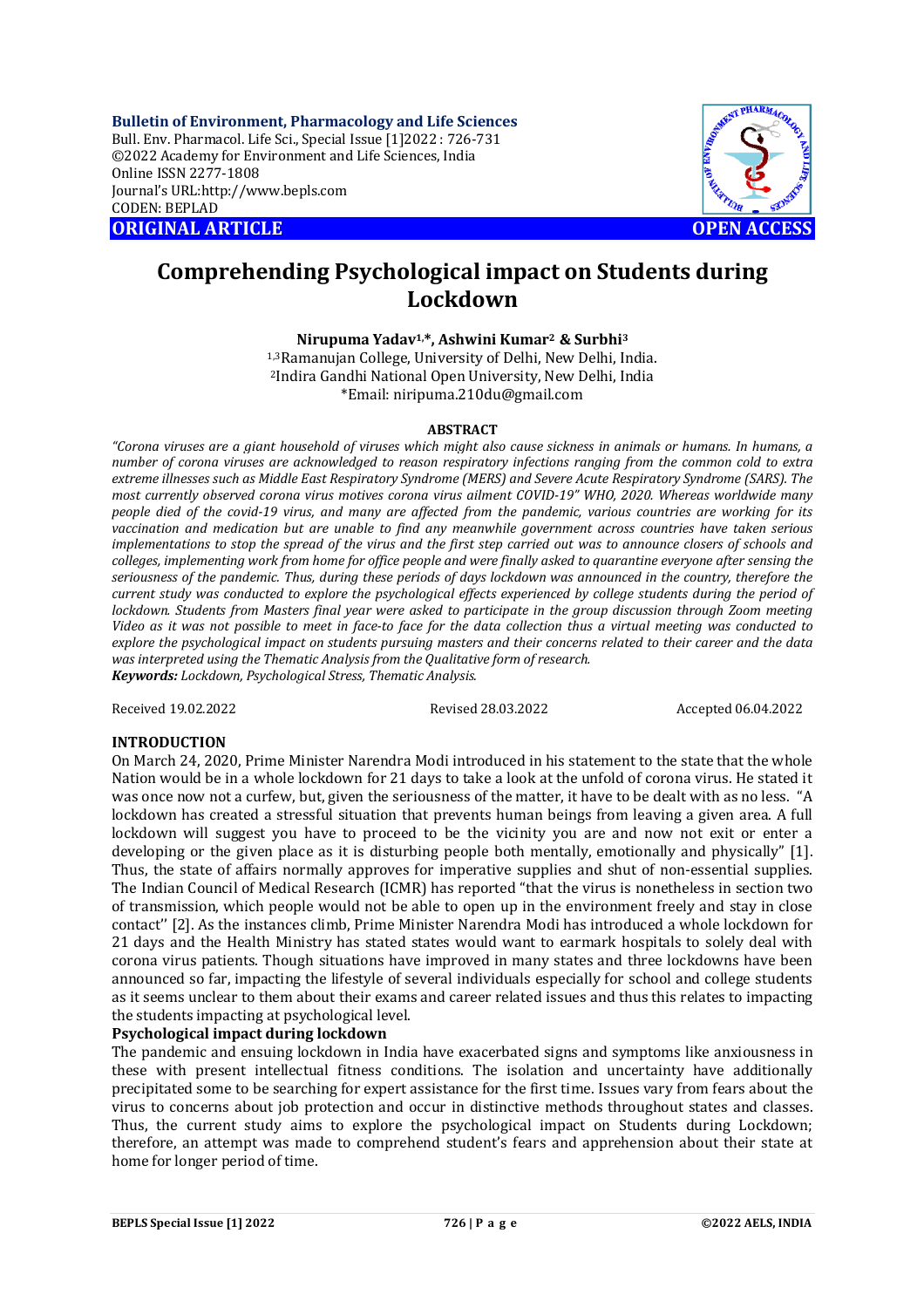Stress is a section of our daily life. The modern-day world, which is stated to be a world of achievement, is additionally a world of stress. Stress is an unavoidable outcome of life, barring stress, there is no life. Distress can motive stress-related diseases. There is eustress that promotes well-being and leads to effective growth. Stress comes from a variety of sources and has emerged as so pervasive that it looks to permeate the entirety and everybody. "Stress is described as an organism's entire response to environmental desires or pressures. When stress used to be first studied in the 1950s, its causes and reasons were studies too through case studies understanding the role of pressure by the experts in the field. More recently, however, the term stressor has been used for the stimulus that provokes a stress response. One recurrent disagreement amongst researchers troubles the definition of stress in humans. Is it particularly an exterior response that can be measured through changes in glandular secretions, pores and pores and skin reactions, and specific bodily functions, or is it an inner interpretation of, or response to, a stressor; or is it both? Stress in human's effects from interactions between people and their environment that are perceived as straining or exceeding their adaptive capacities and threatening their wellbeing. The aspect of grasp suggests that human stress responses reflect variants in personality, as well as variants in bodily strength or giant health" [3]. In psychology, stress refers to a unique type of kingdom of the organism ensuing from some interaction between him and the environment. Research indicates that "Stress and anxiousness in children and young adults are virtually as customary as in adults. Negligence of parents, immoderate expectations in academic or one of kind performances abused childhood, growing up tensions and demands for familial responsibility, etc. the most important motives of childhood and teen stress. Parents, who are no longer emotionally reachable for their younger human beings or lack excessive first-class coping mechanisms themselves, regularly spur stress in their offspring. Stressed youngsters showcase symptoms and signs of emotional disabilities, aggressive behavior, shyness, social phobia, and regularly lack recreation in any different case interesting activities" [2].

## **MATERIAL AND METHODS**

Aims & Objective: to explore the psychological impact of lockdown on students pursuing their final year of master's degree.

# **DESIGN**

The present study is an exploratory, qualitative study seeking to explore the factors responsible for stress amongst graduate students about their career related issues during the period of lockdown. The method used to collect the data was a focused group discussion with college going students belonging to the age group of 18-21 years old college going students. The meeting was held online through zoom meeting. Thematic Analysis is the form of qualitative research conducted in order to interpret the data of the current study.

# **SAMPLE**

6 Participants were recruited through convenience sampling (also acknowledged as Haphazard Sampling or Accidental Sampling) is a kind of non-probability or non-random sampling that places individuals of the goal populace that meet positive sensible criteria, such as effortless accessibility, geographical proximity, availability at a given time, or the willingness to take part are protected for the motive of the study. It is additionally referred to the learning topics of the populace that are without difficulty handy to the researcher. Convenience samples are on occasion viewed as 'accidental samples' due to the fact factors might also be chosen in the pattern truly as they simply appear to be situated, spatially or administratively, close to the place the researcher is conducting the data collection. Convenience Sampling is affordable, effortless and the topics are conveniently available.

#### **PROCEDURE**

- College going students who fulfilled the inclusion criteria for the study were contacted & invited to be part of the Focus Group discussion. Students included for the study were post graduate students.
- The purpose of the study was shared beforehand. The participants were told that they were being invited to participate in a group discussion in order to share their experiences.
- The participants introduced themselves in order to make the discussion more personal and open.
- It was ensured that all participants were asked for their opinions. If a participant tended to remain quiet, researchers specifically asked for their opinion.

## **RESULT**

Since the lockdown has been announced many students are susceptible whether final years examinations will take place or not, if yes how will it place and there are many more question and confusions in the mind of students in final year of college, thus the current study was conducted to explore the experiences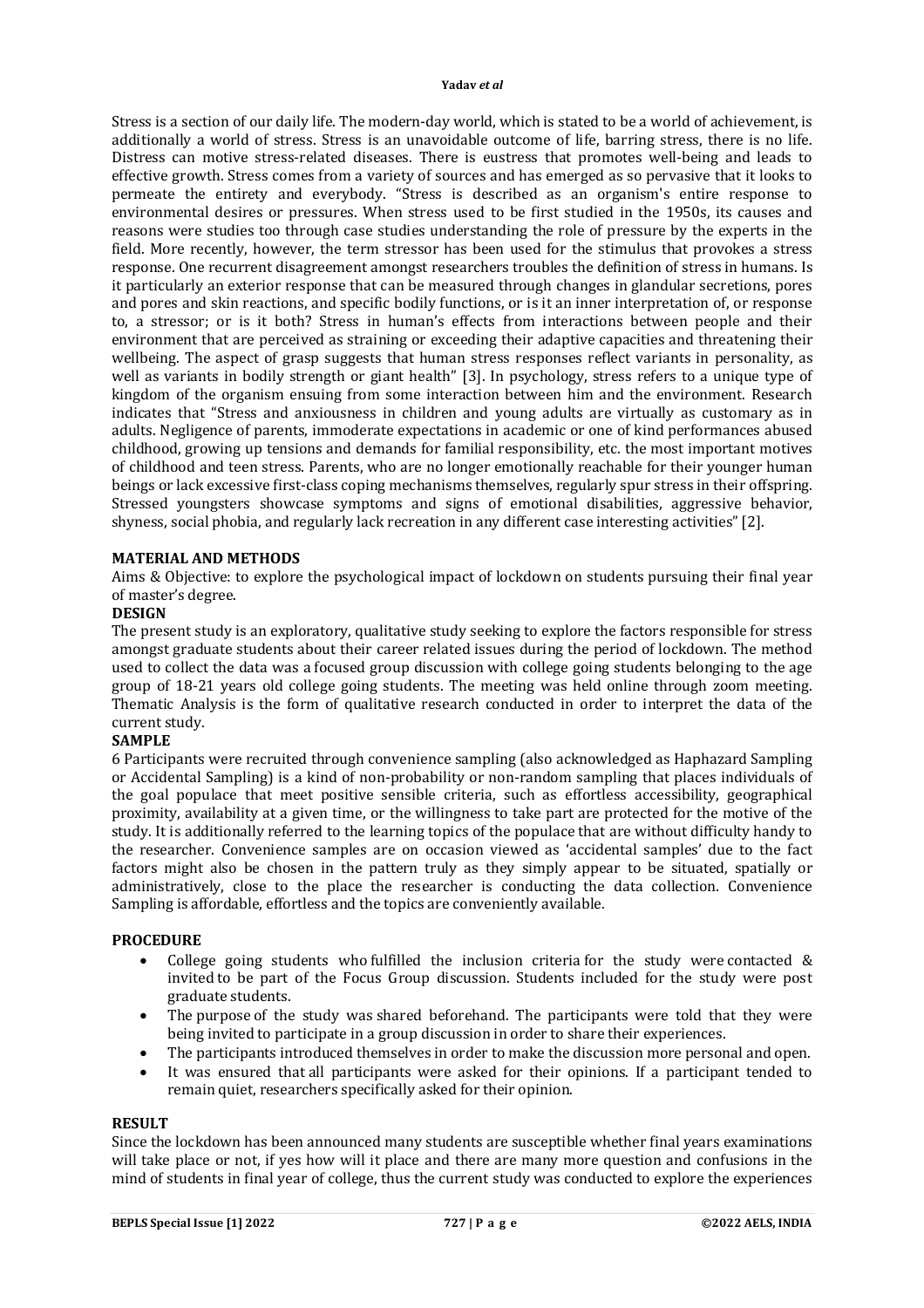and psychological impact on students during the period of lockdown and a zoom meeting was conducted to explore the same.

- **Theme 1- Career related stress**: "Adolescence is an unsafe period of time the place was younger human beings ride on self-organization and face role confusion. For them, stress comes from educational tests, interpersonal relations, relationship problems, financial, and profession exploration. Such stress can also generally reason psychological, physical, and behavioral problems" [4]. Career selections set off a bit of self-assurance as nicely as intellectual stress in below graduates. The conversations and chats with spouse and children and fellow surrounding human beings additionally create a strain of now not solely selecting a career, however additionally a job which is extra lusty and cash seeking. This stress might also degrade the overall performance and decisive wondering capabilities of the younger minds. Career-Related Stress can manifest when the needs of one's job exceeds one's coping resources. Put simply, when worklife stability is persistently titled greater towards work and much less towards life, human beings can trip a vary of difficulties [4]. Those working in the healthcare professions, first-responders, and others with emotionally worrying occupations, are at mainly excessive chance for struggling from signs and symptoms related with career-related stress. Therefore, one of the themes that were identified was the issues related to career and future perspective on job sector.
- **Theme 2- Employability issues: "**Job Stress is a persistent sickness caused amongst the cuttingedge childhood that negatively have an effect on an individual's basic overall performance and fashionable well-being of his physique and mind. The immoderate competition, and inconsiderate work colleague, a lack of job security, there are many causes of job stress. The university college students have fear of no longer getting the job likelihood and opposition in the market" [5]. The second themes arrived is the issues related employability, as many students showed great susceptibility towards no growth towards the career fields, many of the participants fears about the future of employability across the country and worldwide.
- **Theme 3-Economic crisis**: "All younger humans experience stress about money. Younger humans do no longer have jobs, or the jobs that they do have do not pay as plenty as they would like for them to. They choose to keep the life-style and fulfill the demand of articles like mobile, bikes and vehicles etc." [6]. Thus, there is a vicious cycle revolving around the concept of economic crisis as one of the other themes that was prevalent in the focus group discussion expressed by the participants.
- **Theme 4-Unable to continue further studies at international platform**: The COVID-19 pandemic has affected the higher schooling and education system in many ways. Many international locations are already limiting entry at their borders, and solely nationals or everlasting residents are allowed in except there are vital reasons. However, this will have an effect on overseas college students in autumn 2020 is nevertheless unclear. Actions taken towards COVID-19 can affect training in a way that delays the award of excessive college diplomas or degrees. This in flip may additionally suggest that, when a scholar follows for a find out about programme, students technically may not meet all requirements. Because the pandemic is affecting no longer solely teaching, however additionally administration and the eligibility of applicants, it is viable that universities will make adjustments to their admissions processes, and focus more on digital learning and its various platforms. Thus, in the current interview the same has been expressed by the students as many of them were planning to pursue their higher education abroad.
- **Theme 5- Mental health related issues**: Issues related to mental health are quite prevalent these days especially in the times of this Pandemic as discussed it is a topic which every individual is discussing about, in the same manner one of the themes that arrived is the susceptibility towards the growth in mental health issues and its importance to impart psychoeducation during this times of crisis because this pandemic has played a great role in affecting not only the physical health but the mental, emotional, social and the psychological health at the higher level."Mental stress troubles are possibly to make larger exponentially every at the personality and local tiers as they have an have an impact on of the corona virus disease (Covid-19) deepens over the subsequent few months. The first have an effect on will be on these who had mental health challenges in the past than the pandemic. Their problems will almost certainly be exacerbated. There is already a developing volume of tries at self-harm" [7]. There is moreover an extension in burn-out cases amongst caregivers of these with mental health issues. They at once have an impact on is likely to be amongst the day-to-day population. Thus, different substantial issues that arrived are the troubles associated to intellectual fitness and its impact.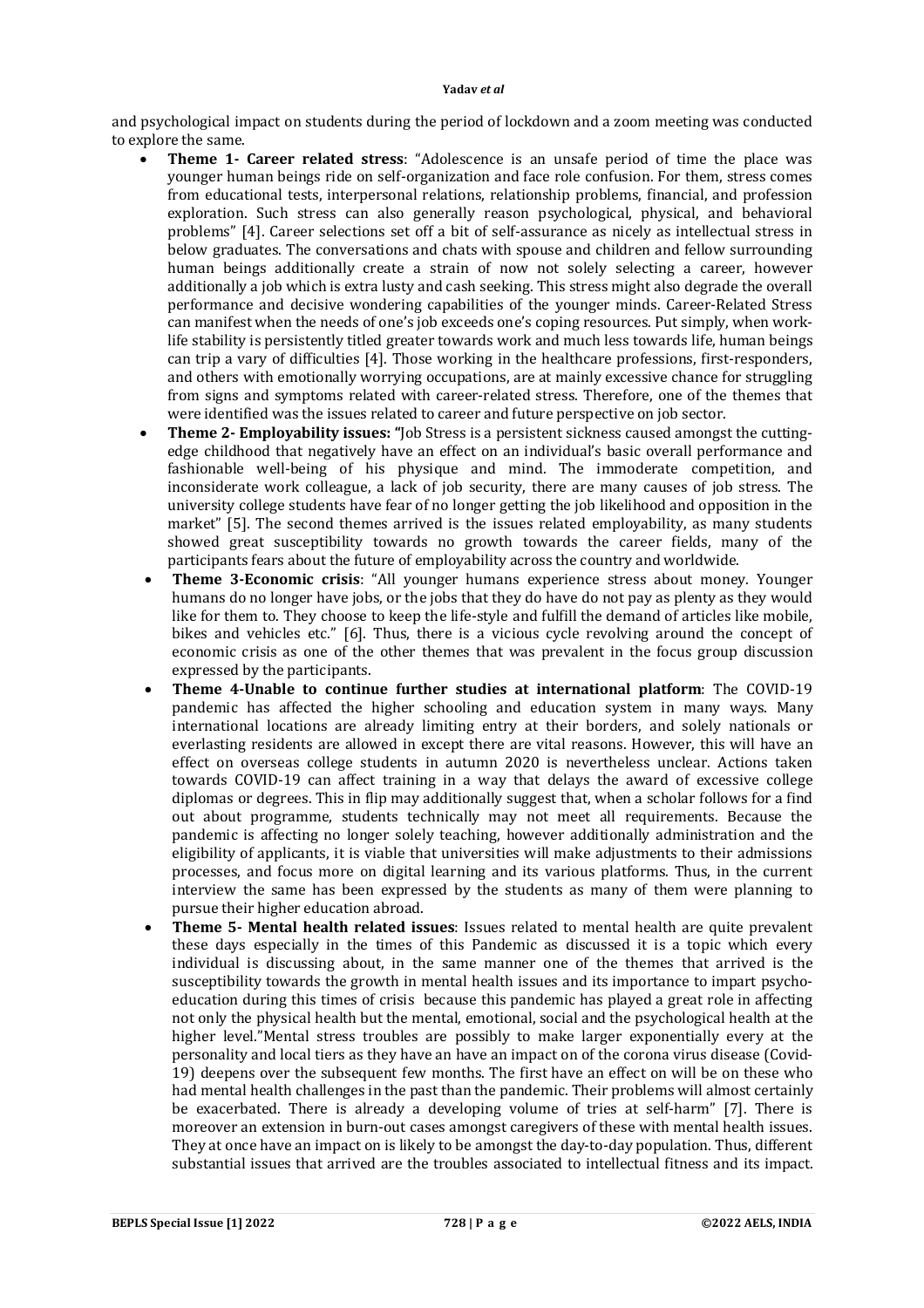The next section has been divided into two perspectives as they were the core issues related to the themes and concerns expressed by the participants in the interview.

- **a) The Psychological Perspective**: It includes both psycho social issues and psychiatric issues. Psychosocial issues can lead to risks for violence, discrimination, gender issues, caste and adversity related to disability. Psychiatric issues like substance abuse, alcoholism, adjustment disorders, post traumatic disorders, anxiety disorders, mood disorders are likely to see a surge. The indirect effects on mental health are alarming and are a matter of concern (3). The effects of them can be easily seen on increased cases of malnourishment, poverty and underemployment. Grieving is an important process which is likely to follow and has begun. People are entering into the process and coming out of it according to their vulnerability. Many people are dealing with it according to their vulnerability and leading their lives. People do feel that stress is inevitable and uncontrollable. (8)
- **b) The Social Perspective**: The impact of the pandemic is unfolding. Along with the incidents of violence, exploitation, lynching and suicides, stories of benevolence are co existing. People are expressing their stress and anxiety through attacking social workers and health care providers. These psycho social penalties and intellectual health troubles had an effect on the enlargement of the pandemic as well (7). The compliance with the containment and treatment, the faith of human beings in themselves has been reduced. The issues related to mental health are supposed to grow. Cases of suicide and self in larger probabilty are going to increase. The pandemic will go away in its wake communities that will favor to be rebuilt" [9].

**Theme 6- Other issues:** Apart from the other themes extracted from the interview, there are some issues related boredom, mood swings, sadness, mild feeling of anxiety because of social media news and reporting, a feeling whether one should believe the social media or to reject their reporting about various topics. Worrying about the poor migrant laborers compelled to walk thousand kilometers to their hometown without any transport assistant without any food or water. Thus, these are some of the factors and themes that were expressed by the participants. At the end of the session, tips and strategies were shared to stay positive and to express one's emotions effectively during lockdown, also the participants were recommended to engage and pursue online courses to add growth learning wise.

# **DISCUSSION**

The present study aimed in exploring the psychological crisis faced by the students pursuing their final year of master degree during the period of lockdown. The study was an exploratory qualitative study seeking to explore the experiences of the students through a focus group discussion conducted online through Zoom meeting. The students were informed about the same and their consent to participate was approved from them before the conduction of the actual discussion.

The results states that there are various factors that are contributing to the psychological impact and affects to the student's future and care due to the current and deadly scenarios caused by the pandemic. Therefore, the themes listed above are the most research topic for any psychologists and mental health professionals to focus upon.

The first theme that emerged was the theme related to "Career related issues**"** one of the participants reports that "I am really anxious about my career as colleges has been shut for many months and there are no information about how examinations will be conducted "Another participants states that" a whole semester has been missed by us as classes were not possible to conduct effectively.

The second themes that arrived is the "employability issues**",** a student reports that "it I don't qualify my exams this year because of this situation then I will not get job as country might face economics crisis". Another participant mentioned that "I thought I will get a job after my degree since I have to look after my family since Iam the eldest child in the family but I think situation aur kharab hone wala aagge" Almost all the student expressed this fear of been unemployed as some of them are really in need of it.

The third theme that I could derive from the interview was the fear related to "**economic crisis"**. Many of the participants were under this fear that if the economic crisis happens then members in their family might lose jobs. A participants quotes that "agar logon ki jobs jane lagi toh mere ghar mai to ek hi admi kamata hai , pata nahi kese hum log aage handle karenge", the statements completely shows that along with parents even children are worried about the impact of this pandemic on the economy and jobs in the country. Such worries lead to psychological anxiety and stress among individuals.

The fourth themes state that the participants are also concerned about their **"**growth in career**"** as they would not be able to join international platform if one wants to. A participants mentions that " I was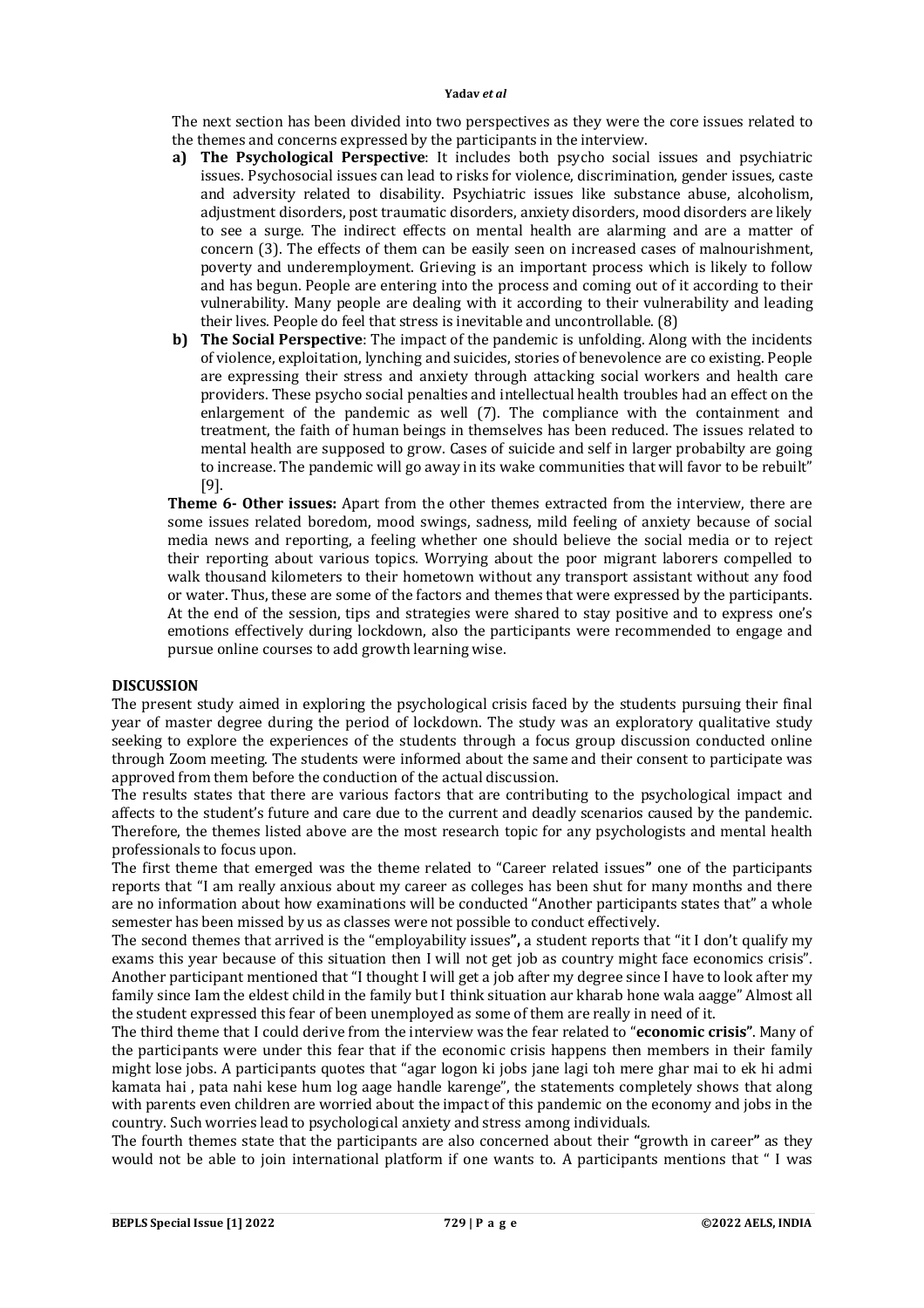planning to pursue my further studies abroad, and has also applied for various loans and scholarships but now it seems difficult because now my parents would not allow me to go and study in other countries." The fifth themes comprise of the themes related to **"mental and psychological health"**. The participants were under great pressure and it was clearly seen that they are really worried about their future and jobs that it has brought them under psychological crisis too. The participants were really pessimistic about the current scenario and thus they were suggested ways to deal with it. One of the participants says that" I am facing sleepless nights and has an unregularly sleeping patterns as I cannot sleep in the night and get to sleep in the morning that is why I am restless all the time" Other mentions that "I have no motivation to study as whole day I spends time either watching television or playing ludo games on phone." Therefore, some strategies were shared with the participants to remain calm, alert, active and positive during these hours of crisis.

# **SUGGESTED STRATEGIES TO REMAIN POSITIVE DURING LOCKDOWN**

"Meanwhile during this hour of pandemic crisis, one may spend time following certain practices:

- 1. One may spend time with their children this will leading to good bonding in the family
- 2. Learning to cook new dishes and baking too.<br>3. Learning a new language.
- Learning a new language.
- 4. Learning to paint, learn to knit and many more activities can be pursued to utilize this time.
- 5. Learning new music skills and instruments
- 6. Learning different style of dance forms.
- 7. Reading inspirational books and stories.
- 8. Reading spiritual books for inner self

Therefore, ones need to have full faith and believe that this too shall pass and we need to support the government by following the rules and regulation and practicing social distancing, personal and public hygiene" [10].

While sharing the thought on how one may remain calm and positive, it was felt that now comes the role of psychologists and counselors to take the lead and play an effective role in providing effective and significant psycho-education towards the role and responsibilities of parents, teachers, leaders, schools, and even at individual levels thus in our existing era stress, depression, suicidal thoughts, nervousness and so on amongst college students has increased, thus it's important to seek help and guidance from Instead of labeling a pupil a faculty can be very supportive platform through figuring out and being supportive in time of need. Despair may additionally appear due to a variety of reasons. By supplying a pleasant environment, being bendy in grading machine and encouraging the scholar in bettering different abilities can make a large difference. Integrating such college students and accepting him/her is like a rebirth for a student. This desires recognition from the backside layer of any institution. The noneducating group of workers and schools want to endure training, seminar to cope with such children. It is very frequent to see group of mental health workers discussing the problems of the client in front of different students/parents. If a scholar is beneath medicinal drug for any psychological purpose it wishes to be stored exclusive instead than discussing or informing different students. At the identical time the college students have to be sensitized to such state of affairs via stories, drama, position play, mime etc. Occasionally speak with the aid of specialists such as scientific practitioners, psychologist, Educationalist will be very helpful. Rather than the sickness the "stigma" created by using the sickness is very strong. Educational group desires to be a function mannequin via integrating such teenagers in the regular move and an area to eradicate stigma. This is one of the high-quality ways to promote psycho-education to the society, especially those in need of it. Adolescent are important team of populace present process problems such as Anorexia Bulimia, Obsessive Compulsive disorder, Anxiety issues etc. The depth of "stigma" is additionally very excessive amongst adolescents. Parents and elders needs to be trained properly towards spreading awareness the disease as they are the one who has to look after their kids and children. As research indicated that if parents are pessimistic about this situation then it may become a difficult situation for them to handle their kids [11]. Psycho training to the household participants targets to reflect on consideration on them as phase of the manner alternatively than meager supporter. This brings a turning factor in the lifestyles of the character as he is being frequent by using everyone. A character can overcome the state of affairs at the earliest and pass ahead in his life. The training insurance policies must be bendy sufficient to contain him in greater research and must now not be a hurdle in his/her Career Ambitions [11].